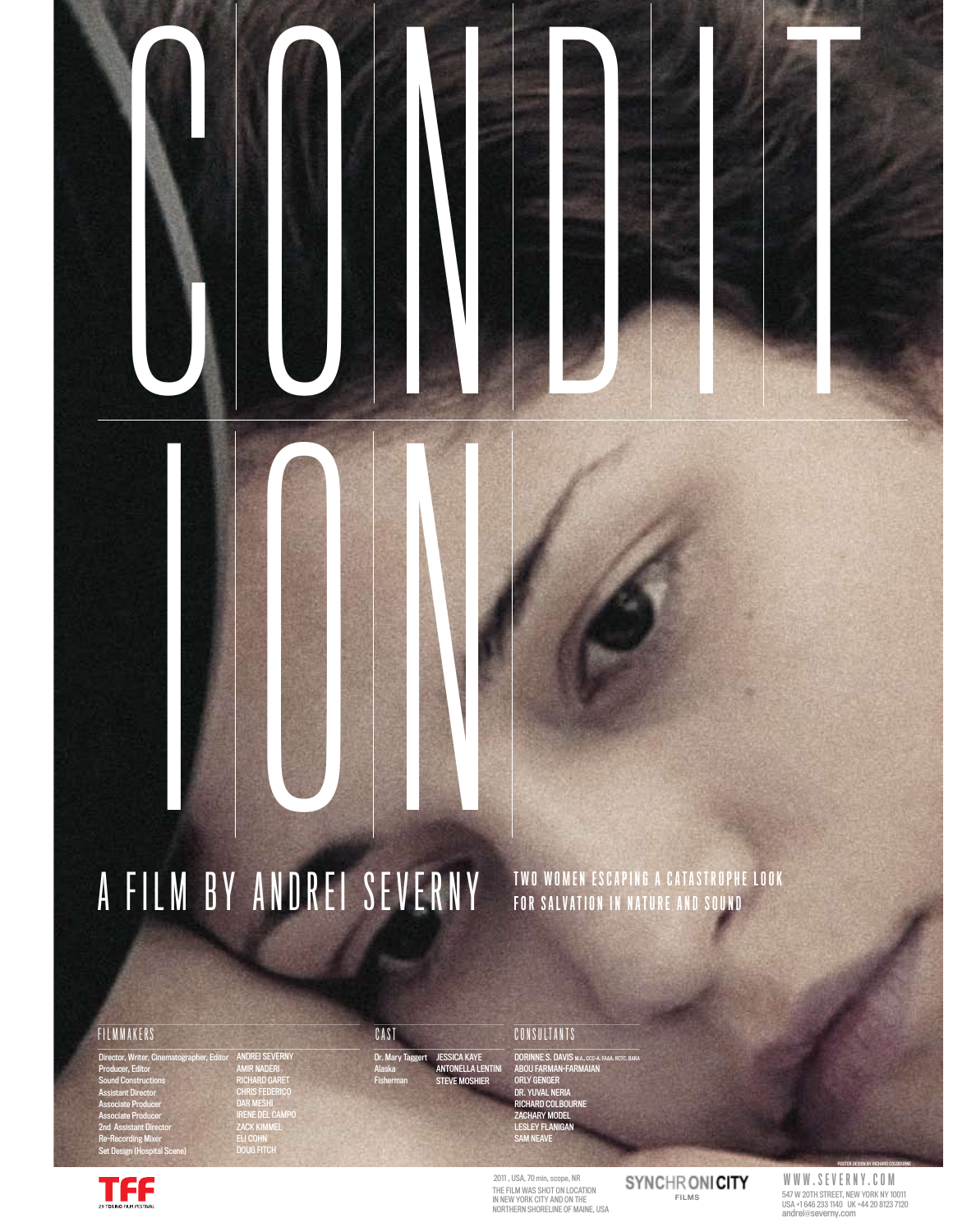#### **logline**

Two women escaping a catastrophe look for salvation in nature and sound.

#### **synopsis**

Escaping a catastrophe, researcher and sound therapist Mary Taggert and her patient Alaska become stranded in the mysterious landscape of the Northern shoreline. Enigmatic Alaska runs away from her doctor, forcing both to look for salvation in nature and sound.

#### **from the director**

*Condition* is a story about sound and its massive transformative power over human perception.

A voice, a few notes, or waves rolling on the shoreline can trigger profound emotions. For many years scientists have been trying to understand the power of sound, which to this day remains a mystery. A handful of researchers today use sound waves to address various illnesses. These practices, however, have not yet been embraced by mainstream medicine. I hope *Condition* will broaden the dialogue on this subject.

The psychological impact of catastrophic events, which are intentionally left undefined, form an important theme of the film. Anywhere in today's world we are subject to stresses caused by manmade disasters such as 9/11, the Madrid train bombing, the Moscow bombings and the Sarin gas attack in Tokyo, none of which belonged to any particular war. This environment creates a certain condition in all of us. In this sense, we are all prone to some form of post-traumatic stress disorder.

Another meaning of condition, one prominent in the Russian language, is a certain emotional state, non-verbal and transcendent, relating to a nonphysical realm. A good part of the film explores this realm, a space in which, absent of words and dialogue, this more spiritual meaning emerges. Here, narrative is secondary to feeling and atmosphere, expressed in a way possible only in cinema.

I hope the film will evoke multiple interpretations. Perhaps it will encourage one to pause, listen and observe with greater discernment and intensity –to consider how much we have yet to know about the universe and ourselves.

Andrei Severny

*Writer, Director*



#### **scientific background**

I have been consulting with Mr. Severny to ensure the degree of accuracy of what he presents as to the body's response to sound.

For over 18 years I have been studying the connection between the voice, the ear, and the brain. Each cell in our body is a resonating entity emitting its own sound frequency. These sounds are not 'heard' per se by the ear, but are recognized by the quantum movement of our molecules and

atoms in the brain. My work is on the cutting edge of how sound can make a major change on how well we maintain our learning, development and overall wellness. Mr. Severny's work on the other hand is a 'cutting edge' film. It suggests that the emotional responses received from a traumatic event can be changed with the use of sound, whether it be the absence of sound within our environment or with frequency specific sound patterns that address the particular

emotional imbalance. The idea that sound affects us emotionally, physically and spiritually is a relatively new area of research in the mainstream areas of NIH and is becoming of interest to other respected avenues of research.

*Condition* has the potential to trigger more research and interest in how sound rhythms, patterns, frequencies, intensities, durations, etc can affect us as humans. It introduces the concept that sound frequencies and patterns can help us overcome health and wellness issues, while hinting at how the quiet of our environment supports us with the healing process - a concept that perhaps in 50 years may be more standard within our 'wellness choices'.

I was pleased to be of assistance with this very innovative film.

#### DORINNE DAVIS MA CCC-A FAAA RCTC BARA

Foremost sound-based therapist and researcher, President of The Davis Center, NJ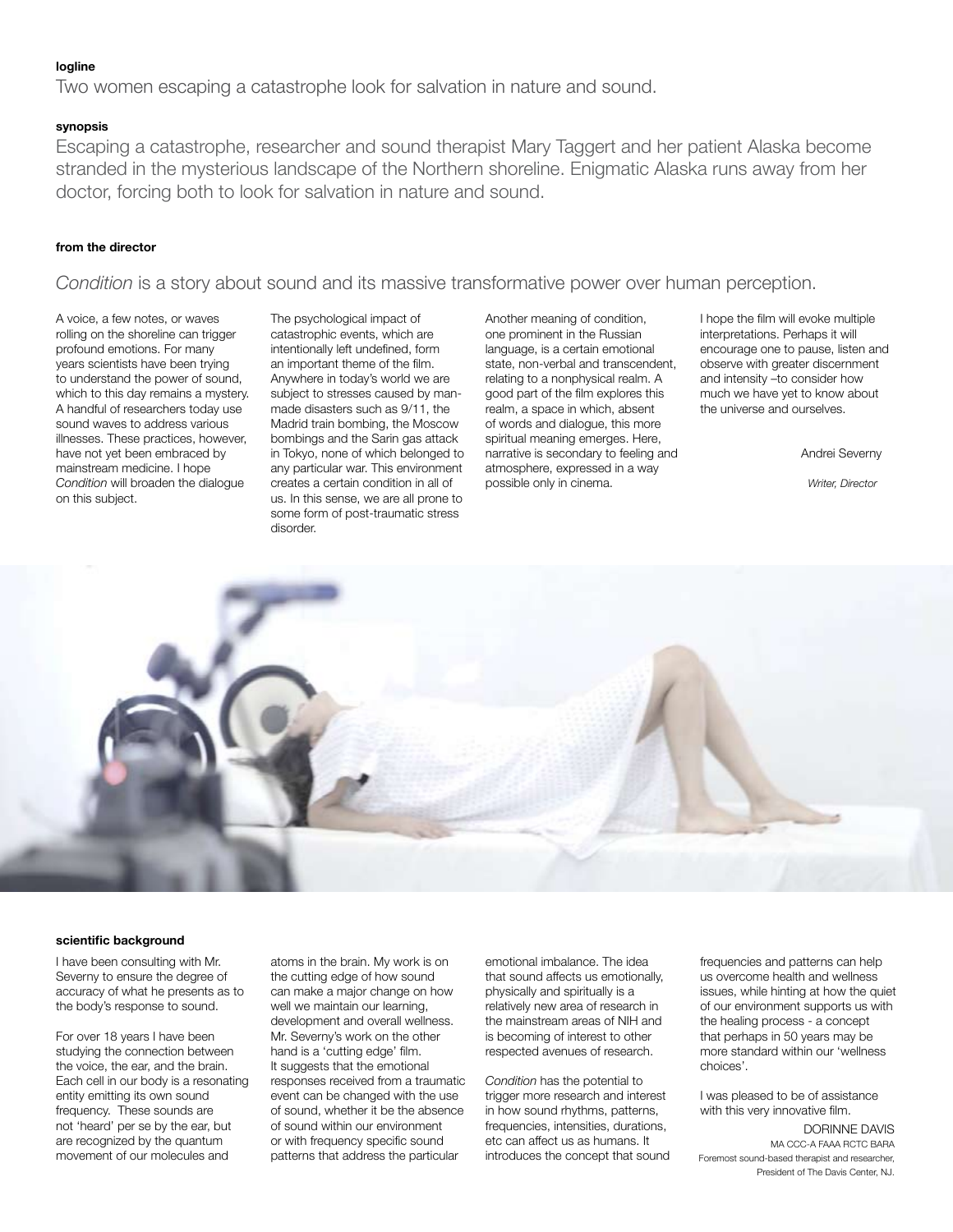

#### **AMIR NADERI producer, editor**

started his international career in Iran in the 1970s with awardwinning films such as "Waiting" and "Requiem". In the 80s he helped focus international attention on Iranian cinema with acclaimed works such as "The Runner" and "Water, Wind, Dust". Based in New York City since the late '80s, Naderi has since made his NY Trilogy: Manhattan by Numbers (1993), A, B, C... Manhattan (1997), and Marathon (2002). His U.S. films have premiered at the Film Society of Lincoln Center, MoMA's New Films New Director's series, the Venice, Cannes, Sandance and Tribeca Film Festivals. His "Sound Barrier" (2005), won the Roberto Rossellini Critics Prize at the Rome Film Festival. His last feature films "Vegas: Based on a True Story" (2008) and "Cut" (2011) were in competition at the Venice Film Festival.

#### f**ilmography as Film Director**

2011 - Cut 2008 - Vegas: Based on a True Story 2005 - Sound Barrier 2002 - Marathon 1997 - A, B, C…Manhattan 1993 - Manhattan By Numbers 1989 - Water, Wind, Dust 1985 - Davandeh (The Runner) 1981 - Josteju Doe (Search Two) 1980 - Josteju Yek (Search One) 1979 - Barandeh (The Winner) 1975 - Marsiyeh (Requiem) 1974 - Entezar (Waiting) 1973 - Saz Dahani (Harmonica) 1973 - Tangsir 1971 - Tangna (Impasse) 1970 - Goodbye Friend



#### **ANDREI SEVERNY writer, director, cinematographer, editor**

was born in 1977 in Moscow, Russia into a family of astronomers. Since 2004 Severny has lived in New York City where he makes films, still photographs and video installations. Maintaining a recognizable visual style, his works explore human perception, psychology, neuroscience and delve into the mysteries of nature. Severny's short films *Tom on Mars* and *Disparait, v* screened at festivals in London,

New York, Barcelona, Milan, Kolkata, Avignon and others. Since 2007 Andrei has worked in collaboration with Edward Tufte, the world-renowned master of analytical design. Tufte provided mentorship and support for *Condition. Condition* is Andrei Severny's first feature length film.



#### **ANTONELLA LENTINI actress**  was born and raised in New York City, Manhattan. She is of Italian, Peruvian and Belgian descent.

As a child, she performed, produced and directed her own Charlie Chaplin-esque plays for family friends. After high school she attended New York University's Gallatin school of individualized study. While attending NYU, she developed her own major, 'Screenwriting as a Weapon,' and continued to pursue her acting career by working on student films, shorts, independent feature films, Television, and community theater.

2011 - Condition (70 min) 2005 - Disparait, v (5 min) 2005 - Tom on Mars (7 min)

#### **JESSICA KAYE actress**

**filmography**

was born in Johannesburg, South Africa and raised in the Midwest. She attended Harvard University, earning a BA magna cum laude, in Performance Studies and Columbia University, MFA in Acting. Ms. Kaye played classical roles in theater such as Miss Julie, Portia, Viola, Nina and Ophelia as well as in premieres of contemporary plays such as "The Kind is Dead" and "Artfuckers". She has performed off-Broadway and toured productions in Europe and South Korea. Her film and television credits include, "Veronika Decides to Die," with Sarah Michelle Gellar. She was the lead actress and producer in the short film "Gargoyle" which was nominated for a 2010 South African Film and Television Award.



#### **RICHARD GARET composer**

was born in Montevideo, Uruguay, and has lived and worked in New York City developing experimental sound and visual artworks based on nature's processes, observation of relationships between nature and people, and various phenomena found and produced in aural and visual time-based media. His artwork has been shown at San Francisco Museum of Modern Art, Museum of Contemporary Art of Barcelona, Art Museum of Puerto Rico, The National Museum of Visual Arts in Montevideo.

No musical instruments were used in any of the sounds heard in Condition.



#### ORLY GENGER sculptor

was born in New York City in 1979. She received her BA from Brown University in 2001, and attended The School of the Art Institute of Chicago in 2002. She has since had exhibitions at MASS MoCA, Indianapolis Museum of Art, Museum of Contemporary Art Denver, the Aldrich Contemporary Arts Museum and galleries around the world.

#### **The Rope Motif**

The character of Alaska is obsessed with making shapes out of rope as a way to deal with her inner trauma. Later in the film Alaska unties the knots as a symbol of her recovery. During the pre-production Andrei Severny met Orly Genger, the artist famous for her incredible giant hand woven sculptures made of rope. Orly shared some of her skills with Antonella Lentini that she used for the role.